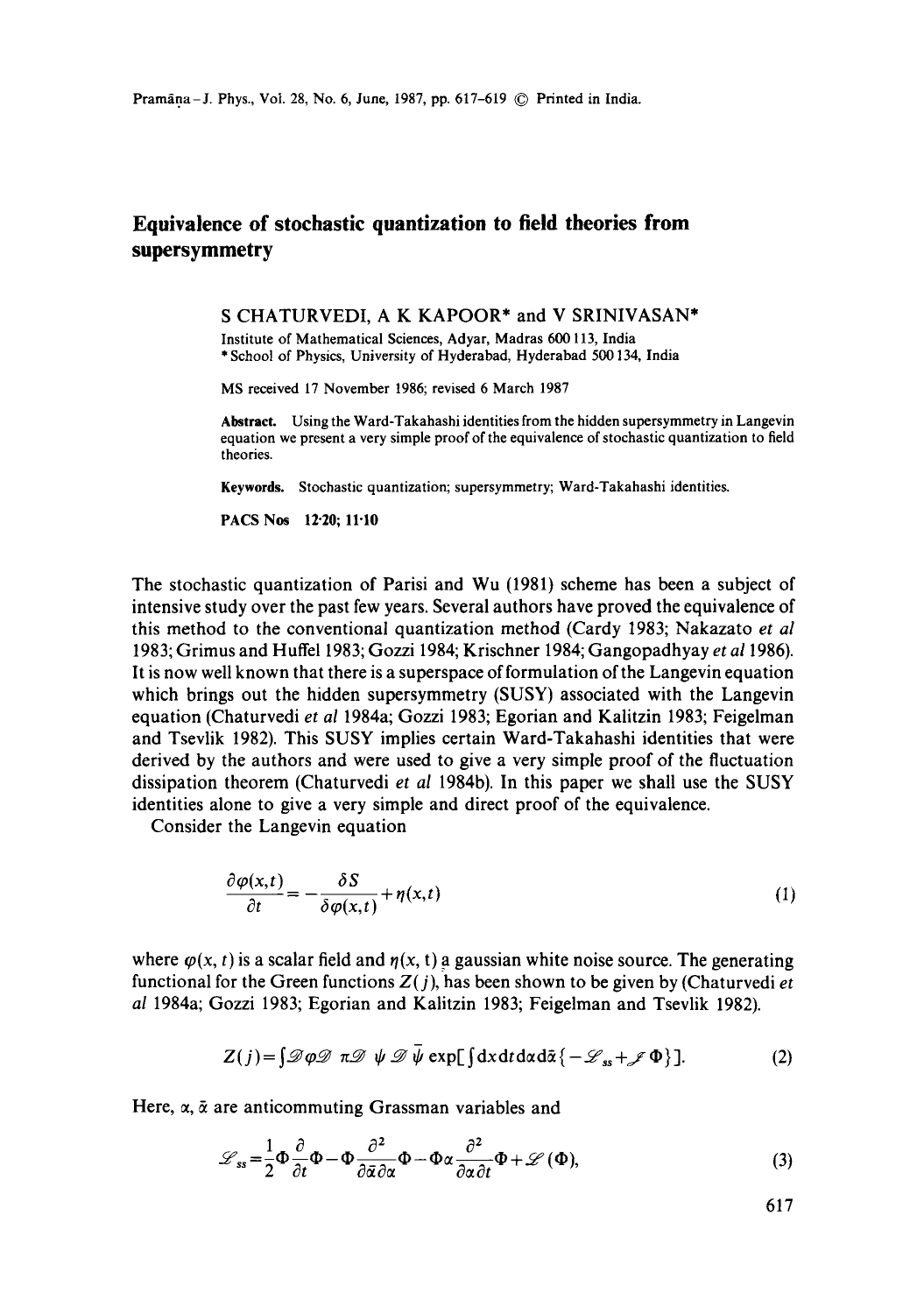where  $\Phi$  is the superfield defined by

$$
\Phi = \varphi + \bar{\alpha}\psi + \psi\alpha + \alpha\tilde{\alpha}\pi \tag{4}
$$

and the source  $\ell$  is

$$
\mathcal{J}(x,t) = j(x)\delta(t). \tag{5}
$$

The superspace Lagrangian is invariant under the following SUSY transformations.

$$
\delta \varphi = \bar{\epsilon} \psi + \psi \epsilon; \qquad \delta \psi = \epsilon (\dot{\varphi} - \pi); \n\delta \bar{\psi} = -\bar{\epsilon} \pi; \qquad \delta \pi = -\epsilon \dot{\bar{\psi}}.
$$
\n(6)

Taking the source to be  $J = K + \bar{\alpha}L + \bar{L}\alpha + \alpha\bar{\alpha}J$ , the Ward-Takahashi relations associated with these sources are obtained in an earlier paper (Chaturvedi *et a11984b),*  and are given by

$$
\int dx dt \left[ K(x, t) \frac{\partial}{\partial t} \frac{\delta Z}{\delta L(x, t)} + J(x, t) \frac{\delta Z}{\delta L(x, t)} - L(x, t) \left( \frac{\partial}{\partial t} \frac{\delta Z}{\delta J(x, t)} - \frac{\delta Z}{\delta K(x, t)} \right) \right] = 0
$$
\n(7)

and

$$
\int dt dx \left[ J(x, t) \frac{\delta Z}{\delta \overline{L}(x, t)} - L(x, t) \frac{\delta Z}{\delta K(x, t)} \right] = 0.
$$
 (8)

Differentiating (4) with respect to  $\bar{L}(x,t)$  and setting  $\bar{L}=L=0$  we arrive at

$$
\int dy \, d\tau \left[ -\frac{\partial}{\partial \tau} K(y, \tau) + J(y, \tau) \right] \frac{\delta^2 Z}{\delta \overline{L}(x, t) \delta L(y, \tau)} \Big|_{L = \overline{L} = 0}
$$
  
+ 
$$
\left( \frac{\partial}{\partial t} \frac{\delta Z}{\delta J(x, t)} - \frac{\delta Z}{\delta K(x, t)} \right) \Big|_{L = \overline{L} = 0} = 0.
$$
 (9)

The equation of motion for the  $\pi$  field is

$$
2\frac{\delta Z}{\delta K(x,t)} - \frac{\partial}{\partial t} \frac{\delta Z}{\delta J(x,t)} + \left\langle \frac{\delta S(\varphi)}{\delta \varphi(x,t)} \right\rangle + K(x,t) = 0, \tag{10}
$$

where we have used the notation

$$
\langle f(\varphi) \rangle = \int \mathcal{D}\varphi \mathcal{D} \pi \mathcal{D} \psi \mathcal{D} \bar{\psi} \exp[\int dx dt d\alpha d\bar{\alpha} (-\mathcal{L}_{ss} + \mathcal{J}\Phi)] f(\varphi).
$$
 (11)

Equations (9) and (10) with  $K = 0$  imply

$$
\frac{\partial}{\partial t} \frac{\delta Z_0}{\delta J(x,t)} + 2 \frac{\delta S}{\delta \varphi}\bigg|_{\varphi = \delta/\delta J} Z_0 = 2 \int dy \, d\tau \, J(y,\tau) \frac{\delta^2 Z_0}{\delta \bar{L}(x,t) \delta L(y,\tau)},\tag{12}
$$

where  $Z_0$  is the generating functional Z for  $K = L = \overline{L} = 0$ . If we take J as in (5) the right